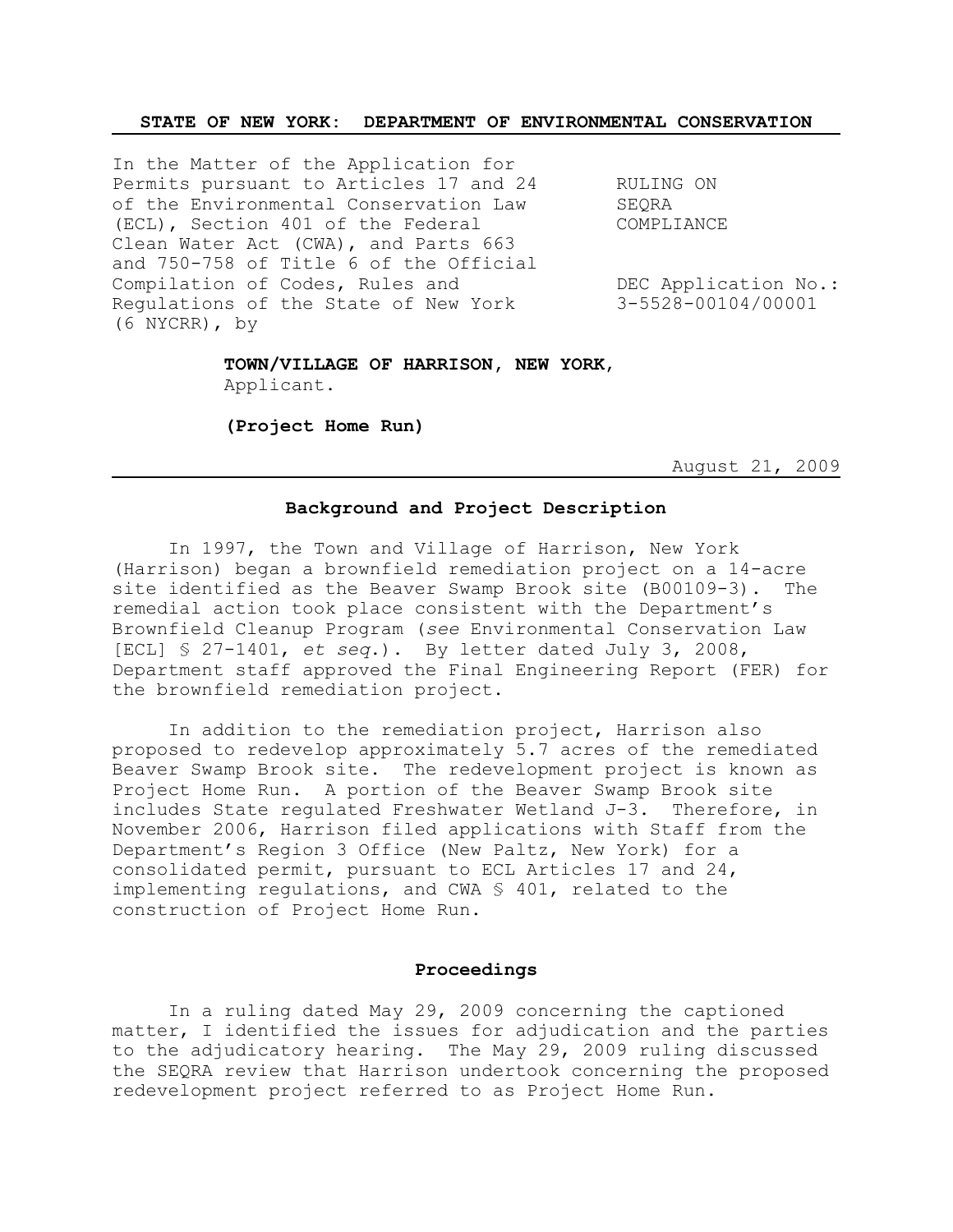In its October 16, 2008 Amended/Supplemented Petition, the City of Rye (Rye) asserted that Harrison did not undertake a complete review of Project Home Run as required by SEQRA, and proposed a series of related issues. For the reasons outlined in the May 29, 2009 ruling (at 41), these proposed issues were excluded from the adjudicatory hearing.

However, I directed Harrison to provide copies of the SEQRA documents related to the redevelopment project for the record of this hearing (May 29, 2009 Ruling at 42-46). Harrison timely complied with the directive. With a cover letter dated June 15, 2009, Department of Public Works Commissioner Wasp, on behalf of Harrison, provided copies of the documentation related to Harrison's review of the brownfield remediation project and Project Home Run pursuant to ECL Article 8 and 6 NYCRR Part 617. Attached to this ruling as Appendix C is a list of the documents that Harrison provided.

The May 29, 2009 ruling provided the other parties with the opportunity to review the documents that Harrison provided, and to comment about the documents. I received a letter dated June 29, 2009 from Rye's legal counsel, Mr. Plunkett. Mr. Schaper filed a letter dated June 30, 2009. I did not receive any comments from Mr. LaDore.

Because no comments were received from Department staff, I inquired, during a telephone conference call held on July 16, 2009, whether Staff had filed a response to Harrison's June 15, 2009 letter. Ms. Krebs explained, on behalf of Department staff, that she did file a letter and had included some of the documents listed on Appendix C. Unfortunately, my office did not received Staff's letter or enclosures.

In the May 29, 2009 Ruling (at 45, 54), I expressly requested that Harrison provide copies of the April 11, 2002, lead agency coordination letters. In addition, I encouraged the other parties to provide any SEQRA related documents in their possession. When I did not receive the lead agency coordination letters, I requested them during the July 16, 2002 telephone conference call.

Subsequently, with a cover letter dated July 23, 2009, Department staff provided copies of two lead agency designation resolutions by the Harrison Town Board, and a copy of the negative declaration. These documents correspond to Item Nos. 3, 3A, 8, and 9 on Appendix C attached to this ruling. Staff's version of the Harrison Town Board's June 23, 2004 resolution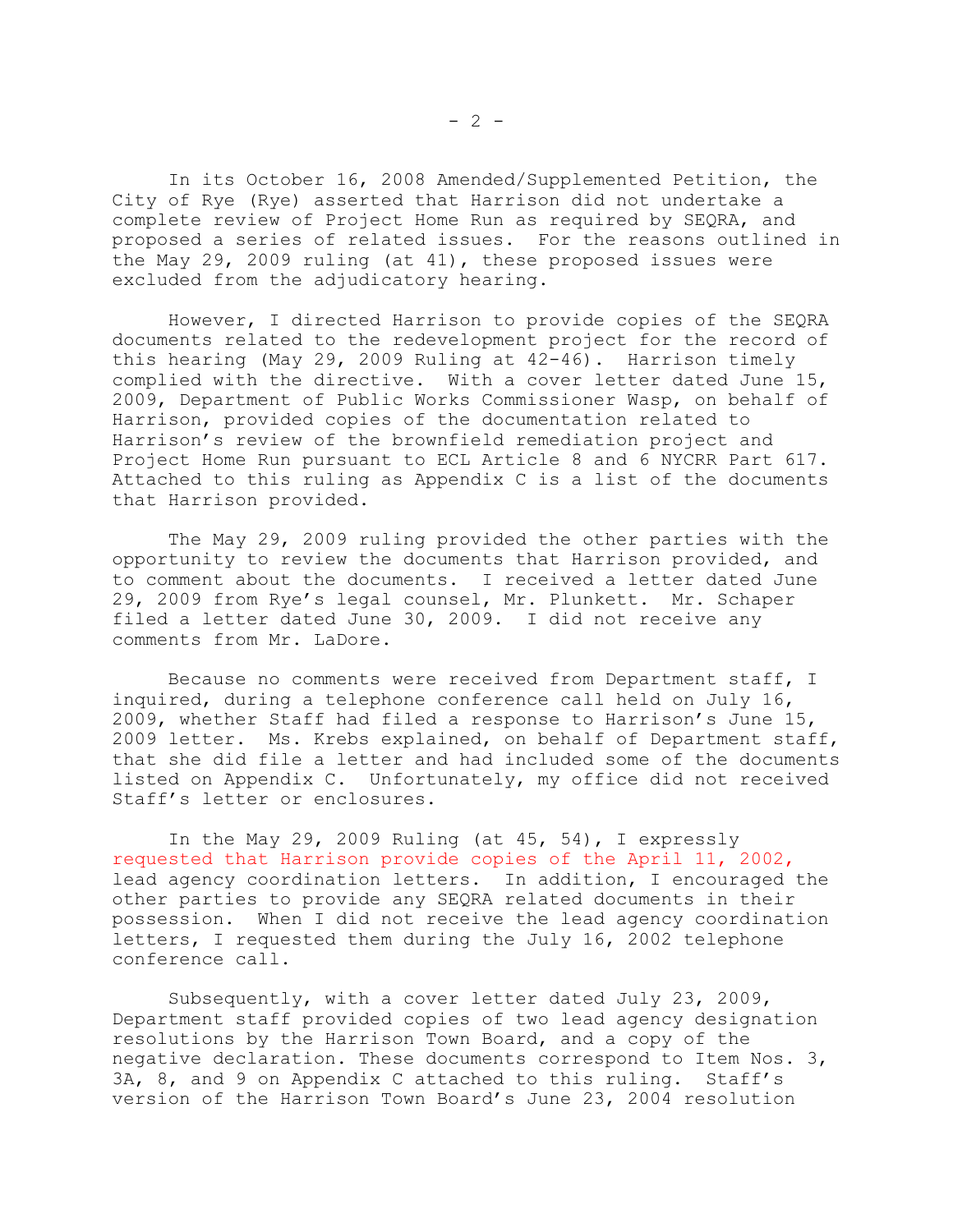concerning the SEQRA determination of significance for Project Home Run is similar to what is identified as Item No. 1 on Appendix C. Staff's version of the document is formatted slightly differently, and is signed by Stephen Malfitano, who was the Town Supervisor at the time.

In a letter dated August 3, 2009, Rye commented about the content of Staff's July 23, 2009 letter and the enclosures.

As explained in the May 29, 2009 Ruling (at 45), the adequacy of Harrison's SEQRA review is beyond the scope of this administrative proceeding. I noted, however, that a procedural defect concerning how Harrison coordinated its environmental review of Project Home Run, pursuant to ECL Article 8, could render the Commissioner's final determination about the pending permit application, or other approvals that may be necessary for Project Home Run, a nullity. I explained (May 29, 2009 Ruling at 55), that I would review the papers submitted by the parties and issue a ruling about whether Harrison complied with the procedural requirements of SEQRA concerning the coordinated review process. The purpose for this review is to determine whether Department staff has any SEQRA-related obligations concerning the review of the pending permit application materials.

#### **Discussion and Ruling**

As noted above, Appendix C to this ruling is a list of the documents that Harrison provided. In his June 15, 2009 cover letter, Commissioner Wasp identified Patrick Cleary, AICO, PP, as Harrison's Town Planner, and explained that Mr. Cleary provided him with the following information. On April 11, 2002, the Harrison Town Board (the Board) adopted Resolution No. 2002 B 182 (*see* Appendix C, Item Nos. 8 and 9) in which the Board outlined its intent to serve as the lead agency for the Beaver Swamp Brook Environmental Restoration Project and Project Home Run.

According to Harrison's June 15, 2009 letter, the Planning Office complied with the Board's resolution within one week of the Board's action by circulating a notice of intent with the full Environmental Assessment Form (EAF) to the involved agencies via first class mail. The Board received no objections from involved agencies about the Board serving as lead agency. Subsequently, the Board adopted Resolution No. 2003-362 on June 23, 2004 (*see* Appendix C, Item No. 1), and a determination of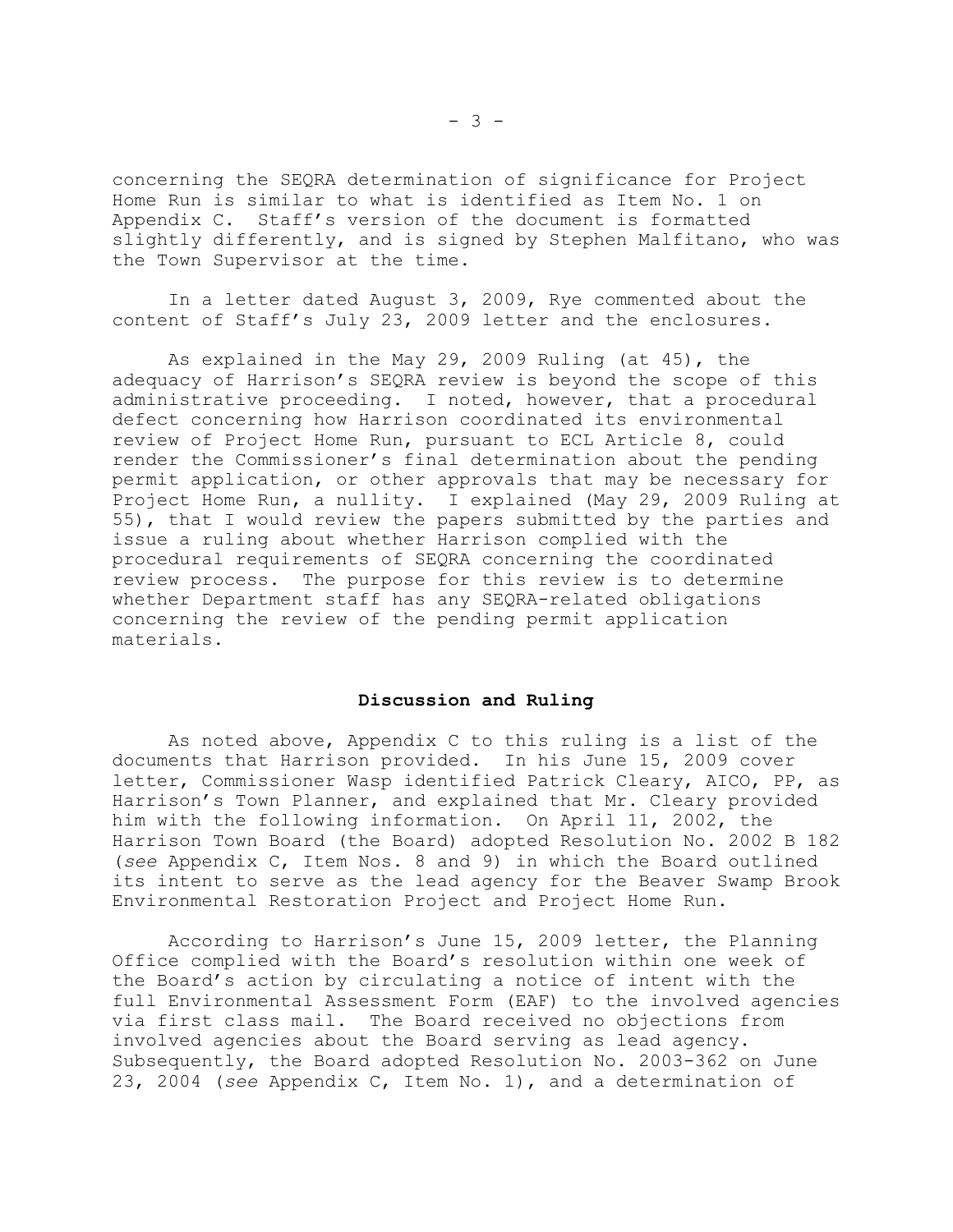significance and negative declaration for Project Home Run (*see* Appendix C, Item Nos. 2 and 3).

In its letter dated June 29, 2009, Rye contended that Harrison failed to conduct a proper SEQRA review. First, Rye argued that Harrison improperly segmented the review of Project Home Run into a review of the remediation project and a separate review of the redevelopment project. According to Rye, Harrison should have considered the remediation and redevelopment of the Beaver Swamp Brook site as a single action.

Second, Rye noted that the scope of the remediation and redevelopment projects has changed significantly since the projects were initially proposed. As a result, the related potential adverse environmental impacts have also changed. Rye contended that Harrison has not revisited or supplemented its original SEQRA determinations to address the significant changes associated with the remediation and redevelopment projects.

Finally, Rye questioned whether Harrison properly conducted a coordinated review. Although Rye is not an involved agency, by letter dated June 25, 2002, Rye identified itself as an interested agency, and stated, at the time, that it wanted to take an active role in the environmental review of the remediation and redevelopment projects. According to Rye, Harrison ignored the request. As a consequence, Rye argued that Harrison failed to comply with the intent of the coordinated review process, which includes, among other things, identifying all potential adverse impacts, and obtaining input from all involved and interested agencies, as well as the public.

Rye requested that I direct Department staff to undertake an independent review of the remediation and redevelopment projects to insure that all involved and interested agencies have the opportunity to review and comment about all potential adverse impacts associated with the Beaver Swamp Brook site and any proposed mitigation.

In his June 30, 2009 letter, Mr. Schaper outlined many concerns about Project Home Run. Among them, Mr. Schaper agreed with Rye's contention that the SEQRA review of the remediation and redevelopment projects was improperly segmented. Mr. Schaper argued that an EIS should have been prepared. Finally, Mr. Schaper recommended that the site should be allowed to revert to a natural state.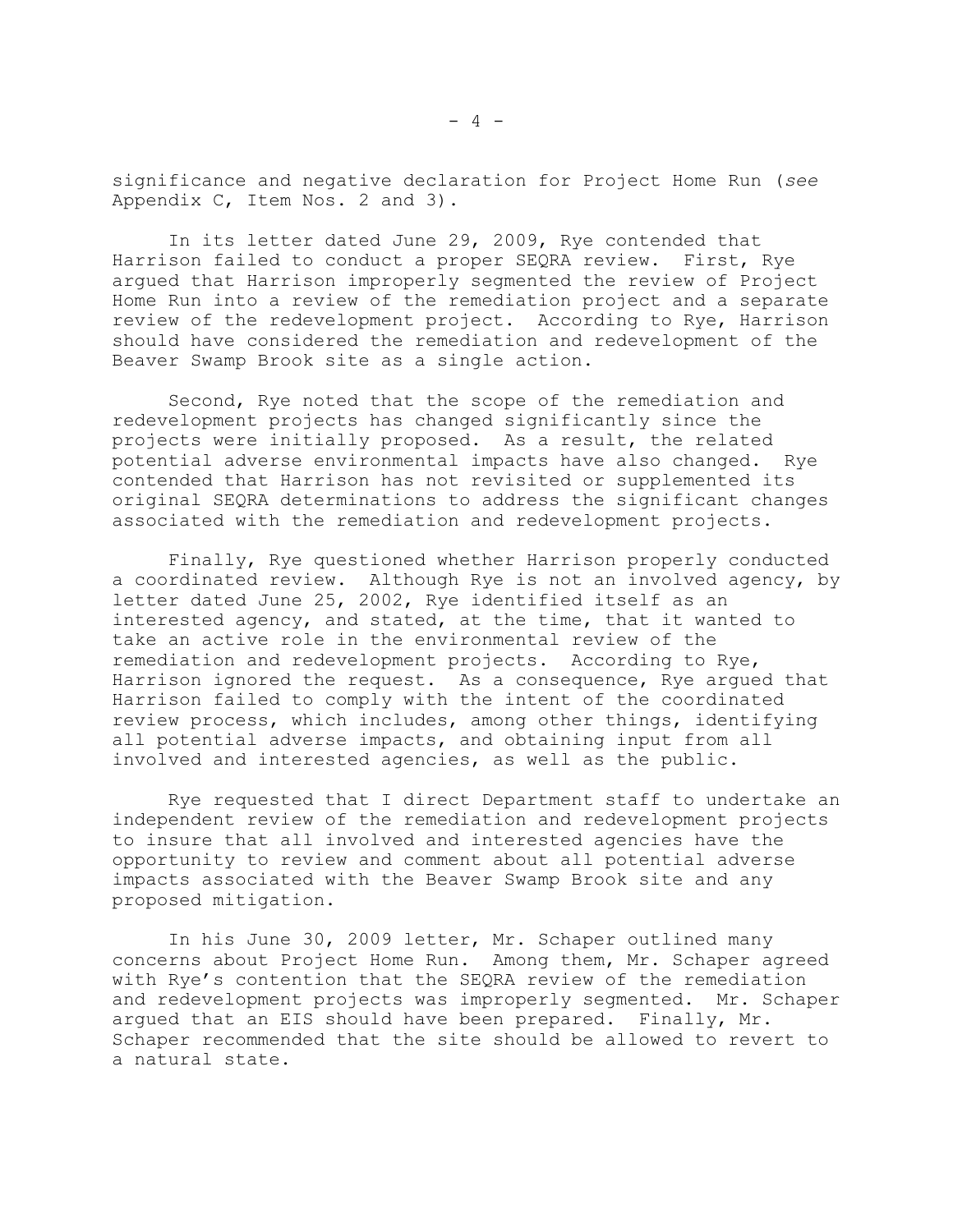In the May 29, 2009 Ruling (at 31-32, 44), I summarized Department staff's current position with respect to the SEQRA review of Project Home Run. As noted in the Ruling, Staff provided this information as part of its January 20, 2009 submission. Staff explained that Harrison mailed a SEQRA lead agency coordination letter dated April 11, 2002, a copy of which Region 3 Staff received, perhaps for the second time, on December 20, 2006. According to Staff, the initial copy of Harrison's April 11, 2002 lead agency coordination letter may have been sent to members of Staff in the Division of Environmental Remediation. As outlined in the January 20, 2009 submission, it is Department staff's position that Harrison's SEQRA review of Project Home Run was not procedurally flawed and, therefore, complied with applicable requirements outlined in 6 NYCRR Part 617.

In the July 23, 2009 letter, Staff states, in pertinent part, that:

"[i]f the April 11, 2002 Notice of Intent/Designation was sent to all involved agencies along with the EAF and adequate project description, Department staff believe that the Notice of Intent/Designation would be sufficient for coordination purposes pursuant to 6 NYCRR §617.6(b)(3)(i)."

Staff's copy of the Board's April 11, 2002 notice of intent to serve as SEQRA lead agency (*see* Appendix C, Item No. 9) is stamped received on "DEC 20 2006." In the July 23, 2009 letter, Staff refers to the second paragraph on page 2 of this document, and notes that the resolution is the actual notice that should have been mailed to the involved agencies. Staff's copy of the Board's June 23, 2004 SEQRA determination of significance (see Appendix C, Item No. 1) is stamped received on "FEB 8 2007."

In its August 3, 2009 letter, Rye observed that the Region 3 Department staff received the Board's April 11, 2002 notice of intent to serve as SEQRA lead agency "4 years, 8 months and 9 days" after the Board adopted the April 11, 2002 notice. Rye argued that Department staff, therefore, could not have responded within the 30-day period set forth in the Board's April 11, 2002 notice. Rye also noted that the description of the remediation and redevelopment projects outlined in the Board's resolutions and the EAF do not accurately reflect the current proposal for Project Home Run. Before the administrative hearing continues, Rye argued that Department staff should undertake a *de novo* "SEQRA review on the entire Project Home Run."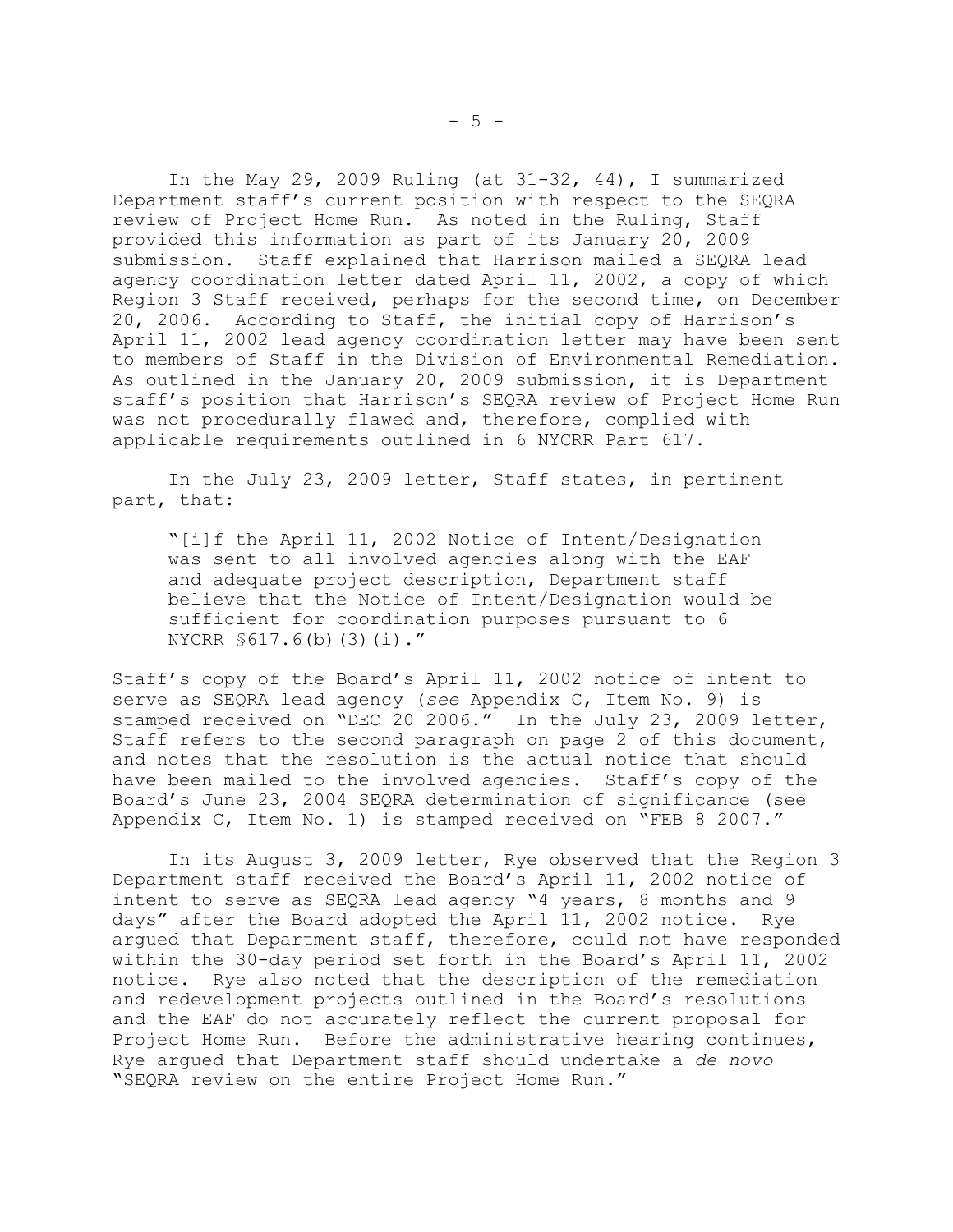In its August 3, 2009 letter, Rye characterizes Project Home Run as consisting of both the brownfield remediation project and the redevelopment project. However, in the May 29, 2009 Ruling (at 2) and in this ruling, I distinguish the brownfield remediation project from the redevelopment project, and use the term, "Project Home Run," to refer exclusively to the redevelopment project. The scope of the adjudicatory hearing is limited to the pending applications for a consolidated permit to construct Project Home Run – the redevelopment project.

As identified in Appendix C, Item Nos. 8 and 9 are copies of the Board's Resolution No. 2002 B 182, dated April 11, 2002, which state the Board's intent to serve as the SEQRA lead agency for the brownfield remediation project and the redevelopment project at the Beaver Swamp Brook site. Item No. 9 listed in Appendix C is a copy of the Board's resolution dated April 11, 2002 that Staff enclosed with the July 23, 2009 letter. Although Resolution No. 2002 B 182 directs the lead agency notice to be circulated to the involved agencies, and provides the involved agencies 30 days for review, neither version of the resolution (Item Nos. 8 and 9) identifies who the lead agencies are.

With the June 15, 2009 cover letter, Harrison also provided copies of Resolution Nos. 2003-387 (Appendix C, Item No. 4) and 2004-362 (Appendix C, Item No. 1). The former resolution adopts the negative declaration (Appendix C, Item No. 5) concerning the remediation project and references the Department's record of decision. The latter resolution adopts the negative declaration (Appendix C, Item No. 2) concerning the redevelopment project (*i.e.*, Project Home Run). As noted in the May 29, 2009 ruling (at 42-43), the propriety of Harrison's SEQRA review concerning the remediation and the redevelopment projects is beyond the scope of this proceeding (*see* 6 NYCRR 624.4[c][6][ii][a]).

The issue, relevant to this proceeding, is whether Harrison conducted a coordinated review consistent with the requirements outlined at 6 NYCRR 617.6(b)(3). If Harrison complied with the coordination requirements, then Department staff, as an involve agency, is bound by Harrison's determination of significance concerning Project Home Run (*see* 6 NYCRR 617.6[b][3][iii]). If, however, Harrison did not comply with the coordination requirements, Staff would not be bound by Harrison's determination of significance, and would be required to undertake a SEQRA review as if the review were uncoordinated (*see* 6 NYCRR 617.6[b][4][i]).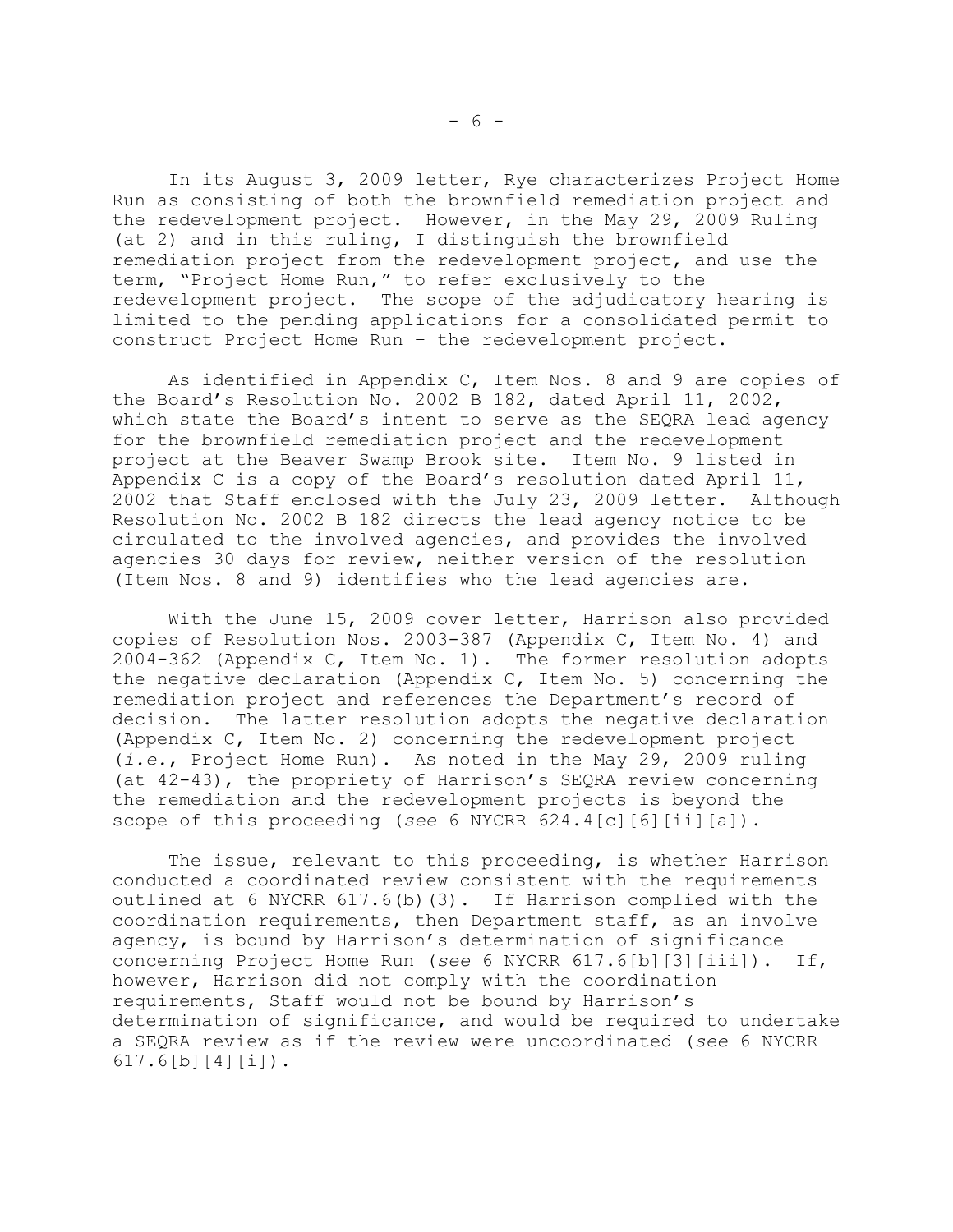No party has provided me with copies of Harrison's coordination letters or other documentation which demonstrates that Department staff and other involved agencies received the Board's April 11, 2002 notice of intent to serve as SEQRA lead agency for Project Home Run prior to the expiration of the 30-day comment period set forth in the resolution. Rather, the information that Staff enclosed with its July 23, 2009 letter shows that Staff received the Board's April 11, 2002 notice of intent to serve as SEQRA lead agency over four years later. Also, Staff did not provide any copy of an EAF. Therefore, I conclude that Harrison did not conduct a coordinated review consistent with the requirements outlined at 6 NYCRR  $617.6$  (b)(3).

In the absence of a properly conducted coordinated review for Project Home Run, I conclude further that Department staff, as an involved agency, has committed errors of law by: (1) relying on the Board's June 23, 2004 SEQRA determination of nonsignificance pursuant to 6 NYCRR  $617.6$  (b) (3) (iii), and (2) failing to make its own determination of significance pursuant to 6 NYCRR 617.6(a). Accordingly, I remand the captioned matter to Department staff, pursuant to 6 NYCRR  $624.4(c)$  (6)(i)(a), issue a determination of significance consistent with the requirements outlined in 6 NYCRR part 617.

I fully appreciate that this remand may result in a redundancy of efforts already undertaken by Harrison. At this point in the proceedings, however, I find that it would be more efficient to remand the matter to Staff as provided by 6 NYCRR 624.4(c)(6)(i)(a) to ensure procedural compliance with SEQRA before devoting any more of the parties' resources to an adjudicatory hearing.

### **Appeals**

During the July 16, 2009 telephone conference call, Commissioner Wasp said that Harrison was in the process of finalizing plans related to Project Home Run. According to Commissioner Wasp, the forthcoming plans would: (1) avoid the floodway, as recently revised; (2) require less fill; and (3) create more compensatory storage. Harrison contends that the new plans would reduce potential adverse impacts to the freshwater wetlands. Commissioner Wasp anticipated that the new plans would be filed with Department staff by the first week of August.

Because Department staff and the parties will be reviewing additional materials related to Project Home Run, appeals from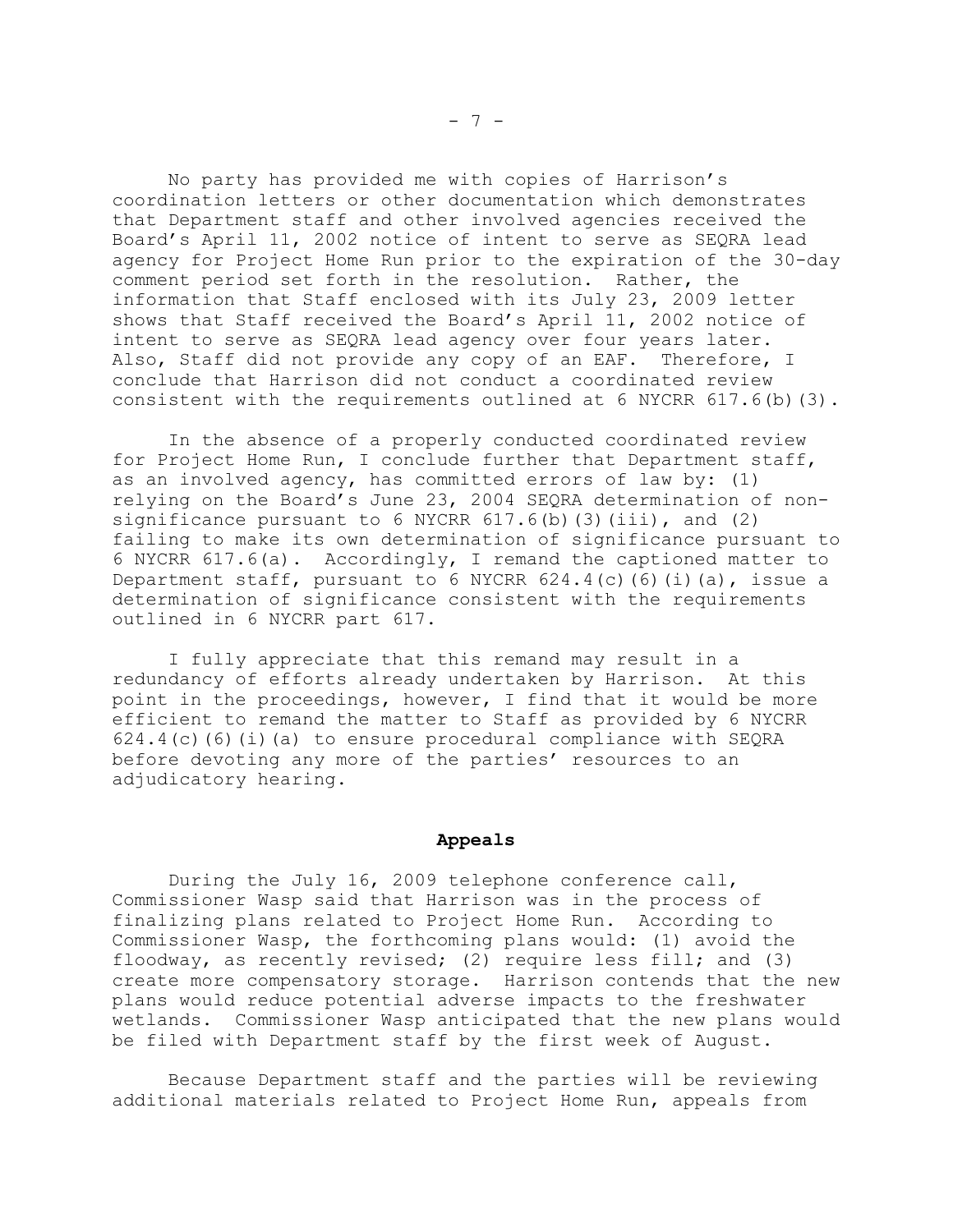the May 29, 2009 Ruling will continue to be held in abeyance to conserve administrative resources. After the parties review and comment about Harrison's forthcoming materials, I will advise the parties about the need to reconvene the issues conference and revise the May 29, 2009 Ruling.

Pursuant to 6 NYCRR  $624.8$ (d)(2), the parties, however, may appeal this ruling concerning compliance with the procedures outlined in 6 NYCRR part 617. Appeals must be received no later than 4:00 p.m. on September 4, 2009, and replies must be received no later than 4:00 p.m. on September 11, 2009. A party's failure to appeal from this SEQRA compliance ruling at this time will constitute a waiver of the party's right to appeal.

The original and three copies of each appeal and reply thereto must be filed with Commissioner Alexander B. Grannis (attn: Louis A. Alexander, Assistant Commissioner for Hearings and Mediation Services), at the New York State Department of Environmental Conservation, 625 Broadway (14<sup>th</sup> Floor), Albany, New York 12233-1010. The copies received will be forwarded to Chief Administrative Law Judge James T. McClymonds and me. One copy of each submittal must be sent to all others listed below at the same time it is sent to the Commissioner. Service of papers by facsimile transmission (FAX) is not permitted, and any such service will not be accepted.

## **Further Proceedings**

My July 20, 2009 memorandum concerning the July 16, 2009 telephone conference call outlined further proceedings. Harrison may have filed, or will be filing, new plans with Department staff. Subsequently, I will schedule a telephone conference call to obtain an estimate from Staff about the amount of time needed to review Harrison's submission. Based on that estimate, a schedule for filing comments by the other parties will be developed.

/s/

Daniel P. O'Connell Administrative Law Judge

 $\mathcal{L}_\text{max}$ 

Appendix C: Harrison's SEQRA Documentation.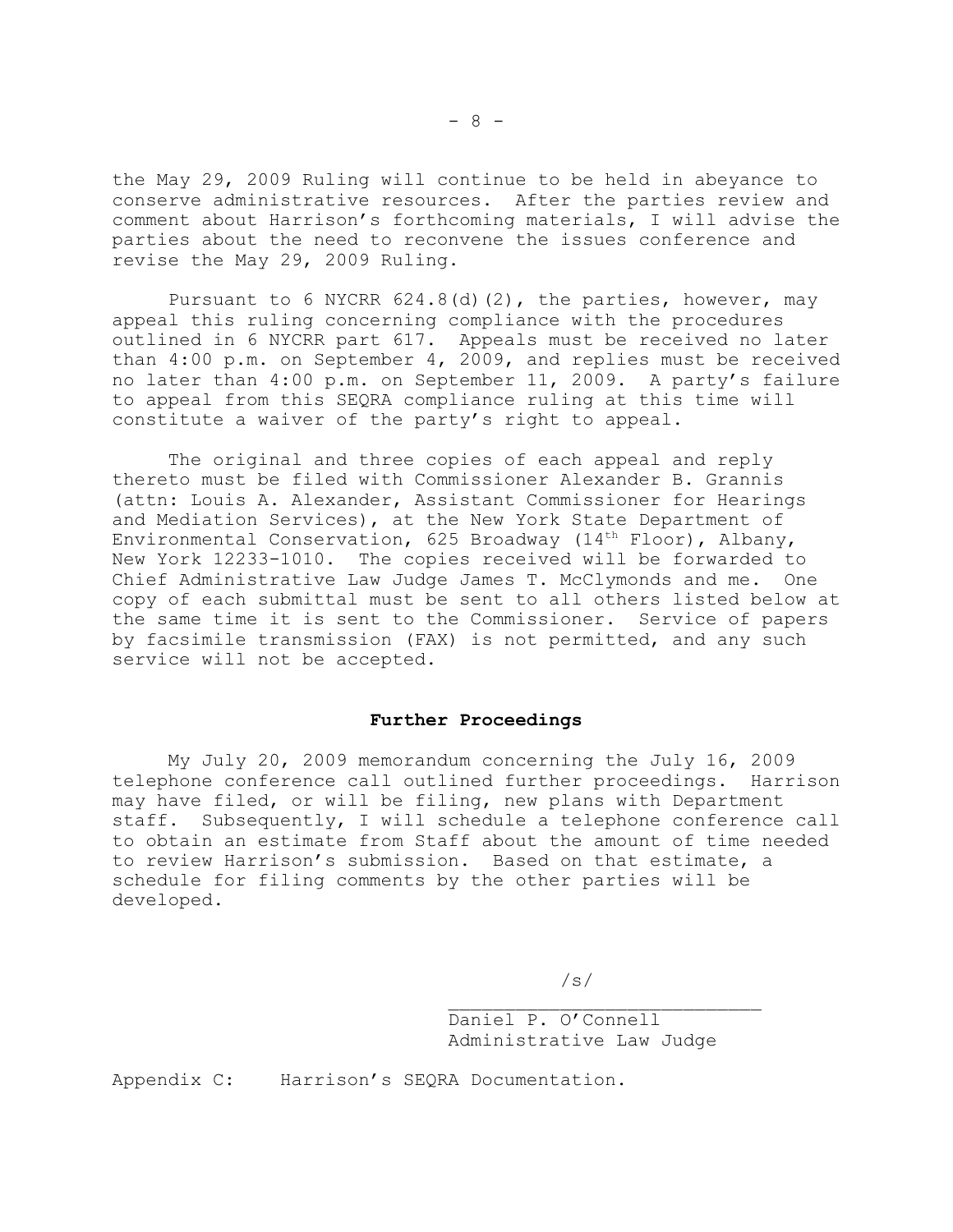Appendix C

# **Harrison's SEQRA Documents**

# Freshwater Wetlands Permit Application DEC Application No. 3-5528-00104/00001 Town/Village of Harrison, New York **Project Home Run**

SEQRA Documents enclosed with Harrison's June 15, 2009 cover letter:

- 1. Resolution No. 2004-362, dated June 23, 2004 entitled, "SEQR Determination of Significance for Project Home Run for property located between Oakland Avenue and the Beaver Swamp Brook, more specifically known as [sic] designated as Block 152, Lot 23; Block 154, Lot 3; Block 155, Lots 1&7; Block 163, Lots 1, 30 & 36; Block 162, Lots 1, 5, 13, 15, 21, 33, 43, 46, 57, 62, 69 & 71; and Block 161, Lot 49." [Department staff enclosed a version of this document with the July 23, 2009 letter. Staff's copy of this document is stamped received on FEB 8 2007.]
- 2. Attached to Resolution No. 2004-362 is a Negative Declaration, Notice of Determination of Non-Significance, dated July 23, 2004. Name of Action: Beaver Swamp Brook Environmental Restoration Project.
- 3. Negative Declaration, Notice of Determination of Non-Significance, dated July 23, 2004. Name of Action: Beaver Swamp Brook Environmental Restoration Project. [Department staff enclosed a copy of this document with the July 23, 2009 letter.]
	- A. Reasons Supporting this Determination (Paragraph Nos. 1-14). [Department staff enclosed a copy of this document with the July 23, 2009 letter.]
	- B. Traffic Impact Study dated July 10, 2002 by Adler Consulting: Transportation, Planning & Traffic Engineering, LLC (White Plains, New York) for Project Home Run, Oakland Avenue, Town/Village of Harrison, New York. Project No. 102222.
	- C. Flood Damage Protection. Insert for Harrison SEQR Beaver Swamp Brook Projects.
- 4. Resolution No. 2003-387, dated July 15, 2003 entitled, "Adoption of SEQR Determination of Significance for the Beaver Swamp Brook

Appendix C - Project Home Run DEC Application No.: 3-5528-00104/00001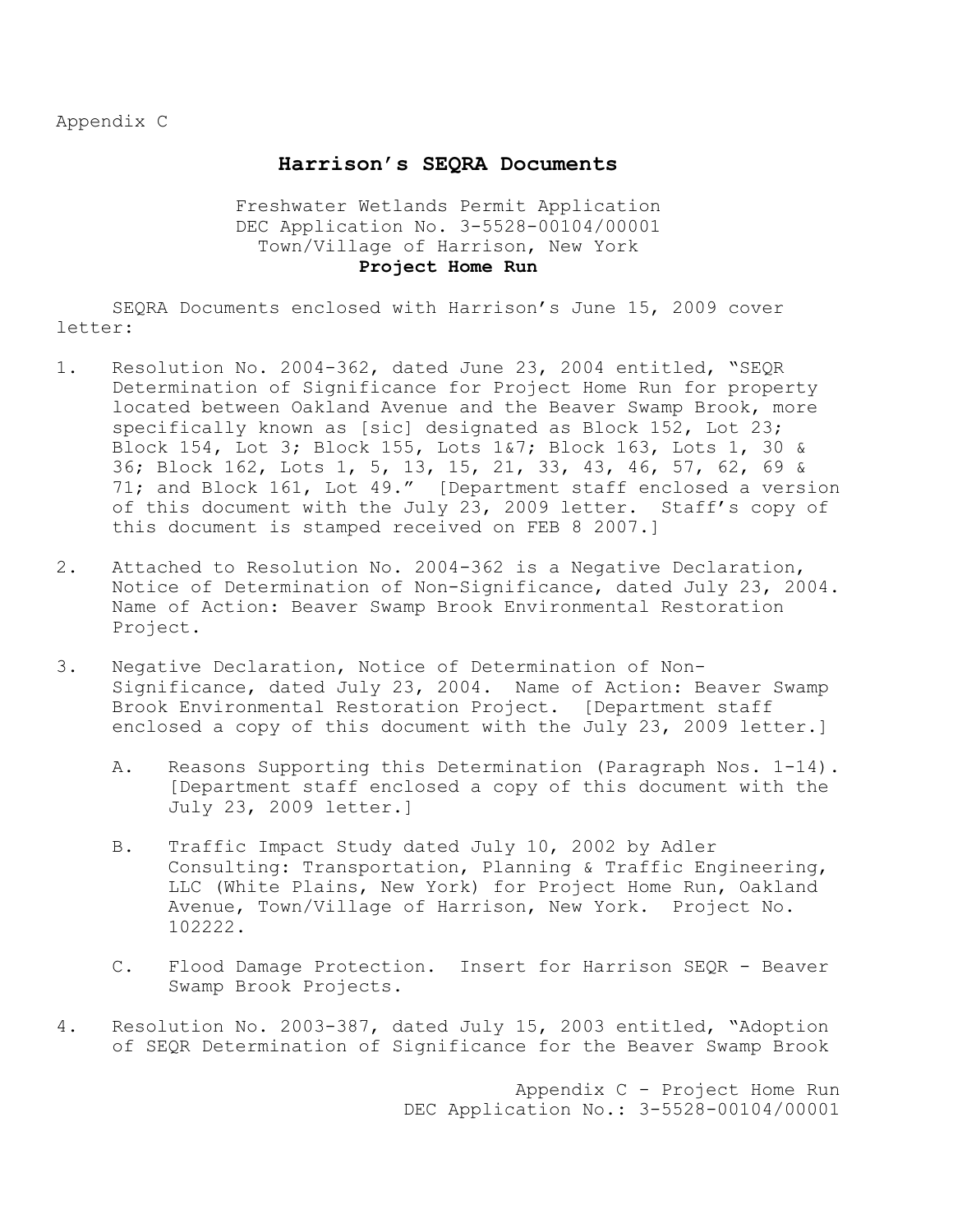Environmental Restoration Project for property located between Oakland Avenue and the Beaver Swamp Brook, more specifically known and designated as Block 152, Lots 1-11; Block 163, Lots 1- 39; Block 162, Lots 1-75; and Block 161, Lots 8-68."

- 5. Attached to Resolution No. 2003-387 is a Negative Declaration, Notice of Determination of Non-Significance, dated July 2003. Name of Action: Beaver Swamp Brook Environmental Restoration Project.
	- A. Reasons Supporting this Determination. (Paragraph Nos. 1- 15)
	- B. Full Environmental Assessment Form, dated July 2003. Name of Action: Beaver Swamp Brook Environmental Restoration Project. Parts 1 and 2.
- 6. Affidavit of Publication from the *Journal News, Central Area*, dated July 29, 2003, concerning Bond Resolution dated June 26, 2003 for the replacement of sidewalks.
- 7. Affidavit of Publication from the *Journal News, Central Area*, dated July 30, 2003, concerning Bond Resolution dated June 26, 2003 for reconstruction and resurfacing of roads.
- 8. Resolution No. 2002 B 182, dated April 11, 2002 entitled, "Designation of the Town Board as Lead Agency, SEQR Notice of Intent to Serve as Lead Agency for Project Home Run - Athletic Field Complex for property located on the North side of Oakland Avenue in the Town/Village of Harrison, NY known and designated as Block 152, Lot 23; Block 154, Lot 3; Block 155, Lots 1&7; Block 163, Lots 1, 30 & 36; Block 162, Lots 1, 5, 13, 15, 21, 33, 43, 46, 57, 62, 69 & 71; and Block 161, Lot 49." [Department staff enclosed a copy of this document with the July 23, 2009 letter.]
- 9. Resolution No. 2002 B 182, dated April 11, 2002 entitled, "Designation of the Town Board as Lead Agency, SEQR Notice of Intent to Serve as Lead Agency for Project Home Run - Athletic Field Complex for property located on the North side of Oakland Avenue in the Town/Village of Harrison, NY known and designated as Block 152, Lot 23; Block 154, Lot 3; Block 155, Lots 1&7; Block 163, Lots 1, 30 & 36; Block 162, Lots 1, 5, 13, 15, 21, 33, 43, 46, 57, 62, 69 & 71; and Block 161, Lot 49" signed by Stephen

Appendix C - Project Home Run DEC Application No.: 3-5528-00104/00001